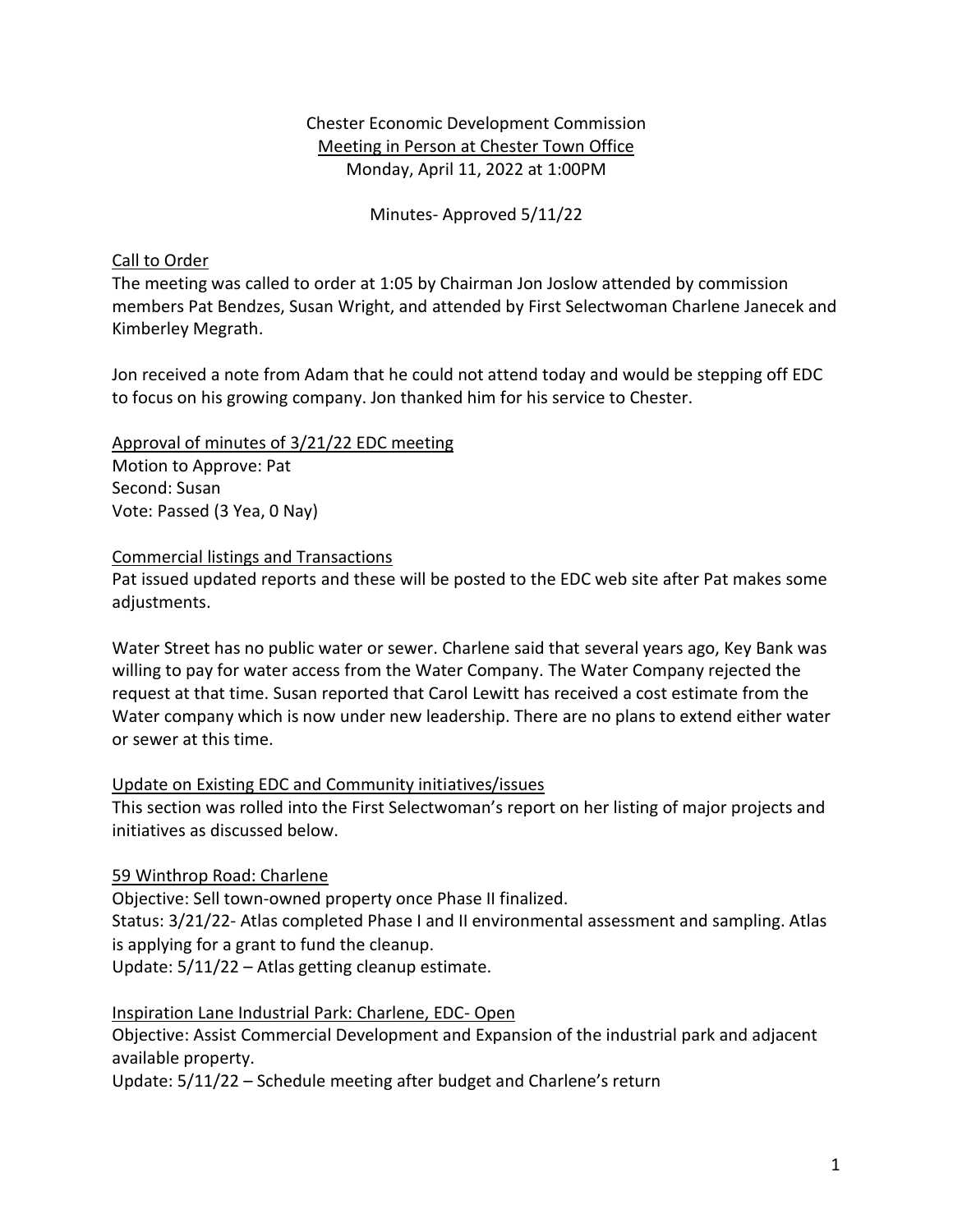## Roto-Frank and Whelen: Charlene, EDC- Jon

Objective: Assist them in sourcing expansion so they can remain in Chester Update: 5/11/22 – Budget and ARPA are present priorities. Charlene preparing for her vacation, to be addressed upon her return.

#### WIFI/Towers: Ed Mehan, EDC- Susan

Objective: Provide Internet access for downtown Chester.

Next Step: Susan is assembling a small group of experienced and knowledgeable residents together because this is too technical. Adam agreed to lend his expertise.

Susan to reach out to Ray Guasp of Emergency Services to see if he has a map of Chester that indicates cell and wifi coverage by vendor (Comcast, Xinfinity, T- Mobile, etc).

Update: 5/11/22 WiFi on Wig Hill- Ed looking at firehouse tower location. Charlene to explore potential Haddam tower joint project.

#### Goodspeed at Chester- Charlene, EDC= Unassigned

Objective: Reopen the theater or consider alternative uses

Update: 5/11/22 Norma Terris Theater- Susan will contact Caryn Paradis to invite her to speak with EDC about the project plan that she envisioned for that facility when there were past discussions about its future use. Given that the building has been shuttered for several years, the EDC is interested in understanding existing proposals for that location even though Goodspeed Musicals owns the location. Susan will contact her to see if she is interested in sharing her vision.

## 33 Liberty Street / MS Brooks Factory:

Objective: Help it get sold/developed (Project)

Update: 3/21/22- Potential buyer interested in purchasing this property and converting it into apartments. They are at P&Z in February 2022 asking what they need to do to obtain approvals. Next Step: Help where needed

## 212 Middlesex Ave (Ted Tine Motorsports):

Objective: Property has been vacant for a long time, facilitate bringing it to a productive life Update- 5/11/22 No update

## 47 Middlesex Ave (St. Josephs Parish Center):

Objective: Church considering partial or complete sale of parish center Update: 5/11/22 Two developers are negotiating to purchase the Parish Center for the purpose of adding housing.

## RiverCOG (Charlene)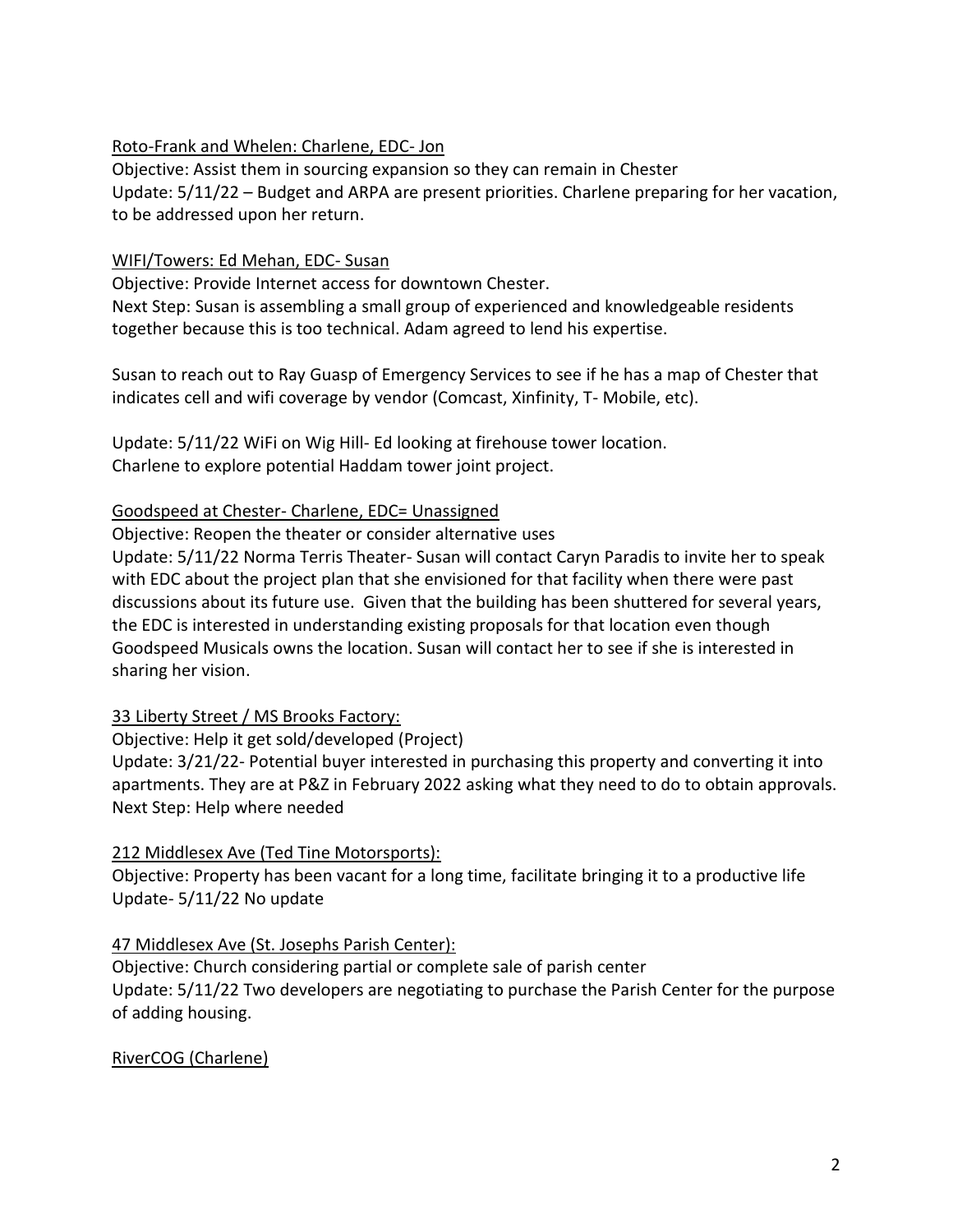Objective: Charlene trying to work with them on regionalization of some of town operations positions that are filled by part time professionals, i.e. Building Department and other part time functions.

Update: 5/11/22 – Charlene reported that previous discussions about regionalizing some town services were discussed with Sam Gold at RiverCOG. Given the diversity of needs, and that there is no apparent regional solution, this topic is not relevant to RiverCOG.

John Allen, ED of Westbrook's EDC, previously met with Pat to discuss tourism and joint marketing/branding efforts. There is a meeting that Jon will attend in her absence, with staff at RiverCOG and John Allen.

## ARPA fund priorities: (Charlene, EDC= Susan and Jon)

Objective: Committee formed to set up a process to spend ARPA money wisely and in the spirit of helping Chester recover from COVID's impact.

Update: 5/11/22 – ARPA subcommittee suggesting process for allocation and to consider four proposals.

#### East Haddam Swing Bridge Rehabilitation (Charlene)

Objective: To materially rehab the bridge and add a sidewalk to permit pedestrian traffic and add two roundabouts off of Route 82. EDC objective to minimize disruption. Update: 5/11/22 – work to begin this summer

#### Transportation To and From Marinas: (Charlene, EDC= Unassigned)

Objective: Provide transportation so boat enthusiasts can easily access Chester's businesses. Update: 5/11/22- Charlene and Leslie Strauss working to have CT Transit in Middletown consider summertime transit from marinas to the center of Chester and Deep River.

## Boardwalk from North Quarter Park to the Cemetery Road (John Ivimey and Mike Abramson, EDC= Unassigned),

Objective: Connect NQP with cemetery road. Update: 5/11/22 – Charlene meeting with John Thursday pm

## Preapplication process to help people doing business in Chester

Update: 5/11/22- Charlene reported that the Building, Fire, Zoning now meet every other week at a set time to review the status of all applications.

## Child Care in Chester (Kim Megrath, Chester Community Partnership

Objective: Provide pre and after school care for children under 5 Update: 5/11/22- Kim contacted Office of Early Childhood/Learning Education, ARPA administrator- how are towns using ARPA funds to support? Chester Community Partnershipidentification of a child care crisis, summer program and fall/back to school. No response at this point. Kim has not been able to reach the families of potential need for pre and after school care. Kim to followup with Superintendent's office, Elementary School administrators and potentially PTO, BOE, etc.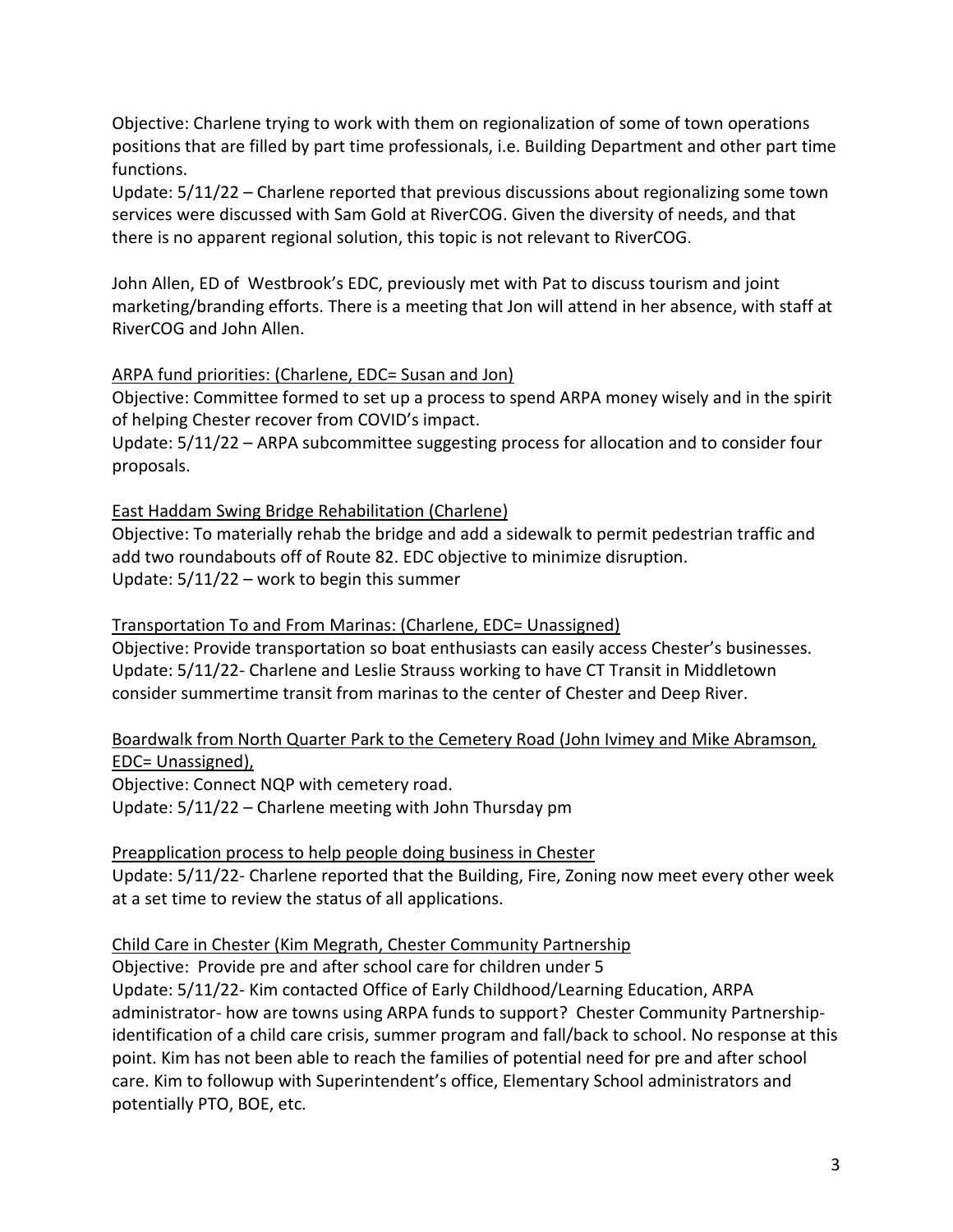# 4/5/22 Workshop report and next steps

Discussed the POCD list of initiatives and agreed that many relate to housing and P&Z initiatives requiring their feedback at to status and relevancy/urgency. The consensus was that the initiatives listed that support the first 2 of 6 goals provide detail to a variety of needs and initiatives. The balance, primarily relate to affordable housing, infrastructure and quality of life issues covered that are partially discussed within the first two sets of goals. Jon will take a pass at sorting the initiatives into groupings of similar initiatives in order to simplify the list so it can be usable.

The discussion continued where we left off on 4/5—going through the list of initiatives where we attempted to define responsible agencies and individuals assigned to the initiatives. This will be summarized and passed on to the BOS for further action, prioritization, and communication.

#### Consideration for funding EDC-related and POCD initiatives:

Once the POCD review is complete and the BOS discusses priorities where EDC can help, we will outline a request for funding.

## EDC Contact List- Chester Businesses

Objective: The EDC wants to communicate directly to Chester businesses to include all businesses, small businesses, independent contractors, gig workers, and anyone who works from home for these reasons:

- Communicate the existence of loan programs, guarantees, etc. programs helpful to this segment such as Middlesex Revitalization Loan Fund, PPP type/COVID programs for businesses, etc.

- Communicate planned or future situations that might impact Chester business. An example is the upcoming traffic diversion through Chester once the East Haddam bridge is under repair. Another example is to inform on WIFI progress

- Communicate employment, product and service needs that might be satisfied using Chester professionals and their businesses versus outsourcing beyond Chester.

Status: There have been numerous attempts at creating this list from a variety of databases but efforts to date have produced limited success. As of today, no database exists and the consensus was that such a list is necessary.

Followup: Jon to scope out why prior attempts by town volunteers to obtain business data has failed. He will contact other towns to see how they have addressed this communications problem. It may be necessary to hire someone to do what our town volunteers have been unable to accomplish. Jon will report back at the next EDC meeting. 5/11/22 – No update